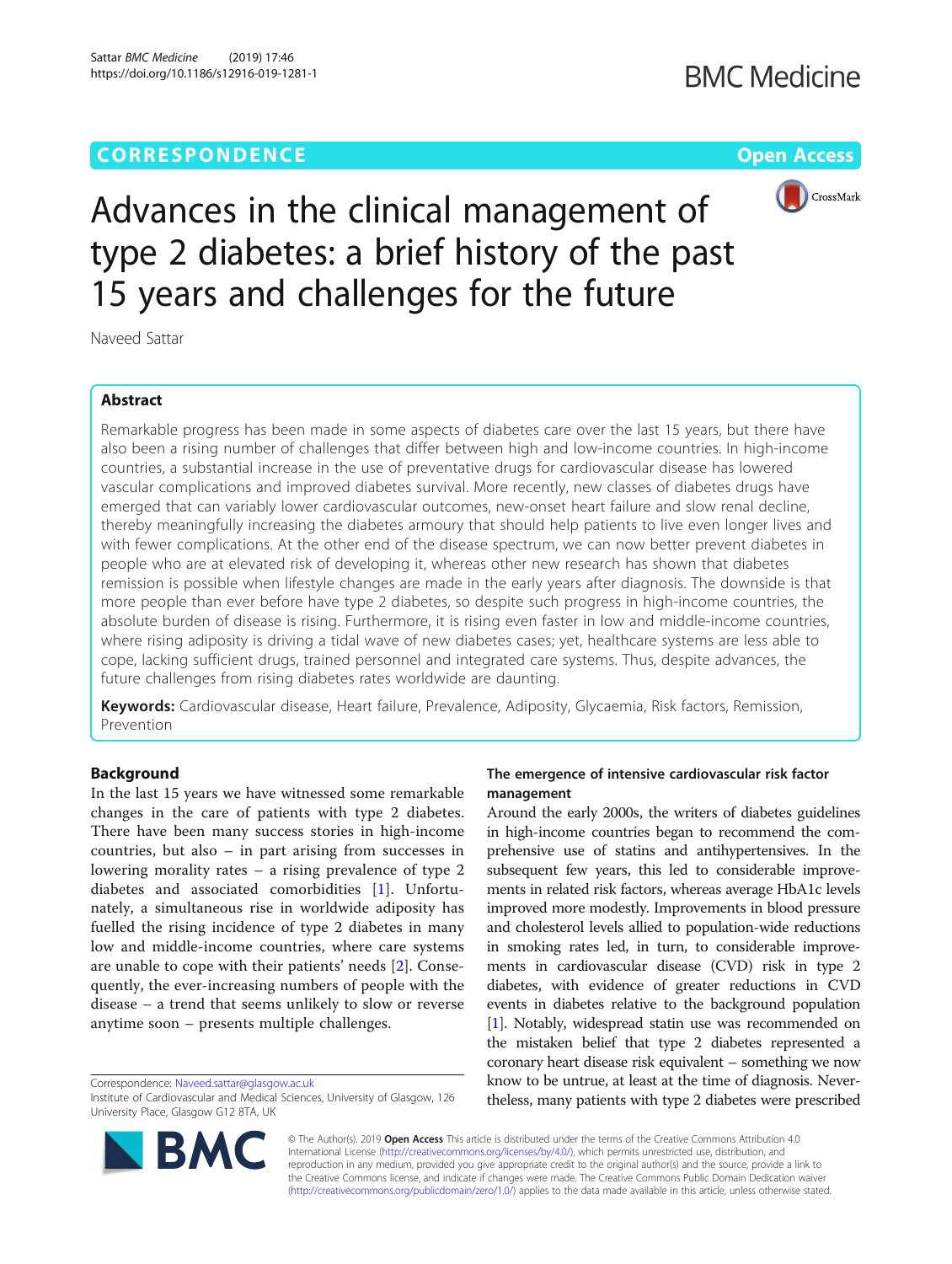statins at somewhat lower risk thresholds than their non-diabetic counterparts; a factor contributing to greater CVD risk reductions in the diabetes population [\[3](#page-2-0)]. Despite our improved knowledge, most countries continue to recommend statins to all type 2 diabetes patients over the age of 40 years, with one exception: guidelines for England and Wales published by the National Institute of Health and Care Excellence have reverted to risk-scoring such patients before statins are allocated. A key question to answer in future will be whether or not cholesterol levels start to rise in English and Welsh diabetes populations, thus attenuating CVD gains.

# The advent of new diabetes drugs proven to reduce risks of cardiovascular and related outcomes

Since type 2 diabetes is diagnosed based on glycaemia levels, important changes over the last 15 years began with the emergence of multiple new anti-diabetes therapies (DPP-4 inhibitors, GLP-1-receptor agonists, and SGLT2 inhibitors). Around the same time, intensive glucose-lowering trials failed to lower mortality or cardiovascular outcomes, and – in some cases – caused harm. Added to the rosiglitazone debacle [[4](#page-3-0)], this led the US Food and Drug Administration and the European Medicines Agency to recommend all new diabetes drugs to be tested in cardiovascular outcome trials [[5\]](#page-3-0). These agencies wanted pharmaceutical companies to demonstrate that their new diabetes drugs were safe from a cardiovascular perspective. A raft of cardiovascular outcome trials followed – the remarkable results of which have now substantially altered the clinical landscape.

A short summary of the outcome trials reported so far is useful. Notably, all included patients had existing cardiovascular disease or were at elevated risk, so the cardiology community was very attentive to the results. In the first three trials, all tested DPP-4 inhibitors proved to be safe from a cardiovascular perspective, although a greater risk of hospitalisation caused by heart failure was noted for saxagliptin – a finding still unexplained [\[6](#page-3-0)]. However, there was no evidence of CVD protection in any of these trials. The fourth trial tested lixisenatide, a short-acting GLP-1RA, in diabetes patients after an acute coronary syndrome; it was also neutral on all counts [[7\]](#page-3-0). At this point, many researchers in the diabetes community began to question the wisdom of investing so much time, money and effort in such clinical trials. Some cardiologists questioned the clinical value of diabetes drugs per se, arguing that they changed only a surrogate risk marker (HbA1c), but not hard outcomes. All of these doubts diminished after investigators leading the EMPAREG Outcome trial [[8\]](#page-3-0) reported their results for empagliflozin in 2013 – results now broadly validated by two

other SGLT2 inhibitor trials (CANVAS [\[9](#page-3-0)] and DECLARE [[10](#page-3-0)]), and by a recent meta-analysis of all three trials [[11](#page-3-0)]. Doubts further lessened with the positive cardiovascular outcome results of LEADER [[12](#page-3-0)], reported in 2014, which tested liraglutide. Several other GLP-1RA trials have also since reported cardiovascular benefits  $[13]$  $[13]$  $[13]$ , so that now two broad classes lessen CVD outcomes.

Of particular note are the remarkable and unexpected beneficial effects of the SGLT2 inhibitors on risks for heart failure hospitalisation, decline in estimated glomerular filtration rate and hard renal outcomes. Furthermore, that these drugs seem to offer such benefits largely independent of their glycaemic effects has helped refocus the field on novel risk pathways for these benefits, as well on providing new understanding of the complication risks in diabetes [[14\]](#page-3-0).

While glycaemia levels are more strongly improved with the GLP-1RA class of drugs, some novel effect of these drugs must also, in part, underlie outcome benefits. This is best hinted at by the results of the Harmony Outcomes trial [[15](#page-3-0)], in which sizeable outcome benefits occurred despite the modest effects of albiglutide on established risk factors. There are, of course, important side effects with both drug classes, such as genital infections and diabetic ketoacidosis with SGLT2 inhibitors (necessitating sick day rules advice) and nausea and vomiting with GLP-1 RAs. That noted, the CVD outcome benefits of these classes, and their associated weight and blood pressure reductions and low risk for hypoglycaemia, mean that multiple clinical guidelines recommend both drug classes for use in patients with diabetes and existing CVD. Likewise, the recent consensus published jointly by the American Diabetes Association and the European Association for the Study of Diabetes recommends their wider use [\[16](#page-3-0)] and doctors are responding with evidence of a gradual increase in the use of these medications both in patients with diabetes and prevalent CVD, and those at elevated risk of CVD.

SGLT2 inhibitor trials have helped to shine a stronger spotlight on heart failure risks in type 2 diabetes at a time when such risks have matched – and even exceeded – those for acute myocardial infarction or strokes as first vascular events in diabetes patients. The diabetes community has thus renewed its interest in the mechanisms responsible for heart failure, with multiple new studies targeting the haemodynamic axis, in particular [\[17\]](#page-3-0). Further trials on the SGLT2 class of drugs in patients with existing heart failure and chronic kidney disease are ongoing and include patients with both diabetes and pre-diabetes [\[18](#page-3-0)–[22](#page-3-0)]. If successful, new options to prevent and treat such conditions will emerge. Cardiologists and nephrologists are excited by such prospects and multiple joint meetings have been promoted between relevant specialities.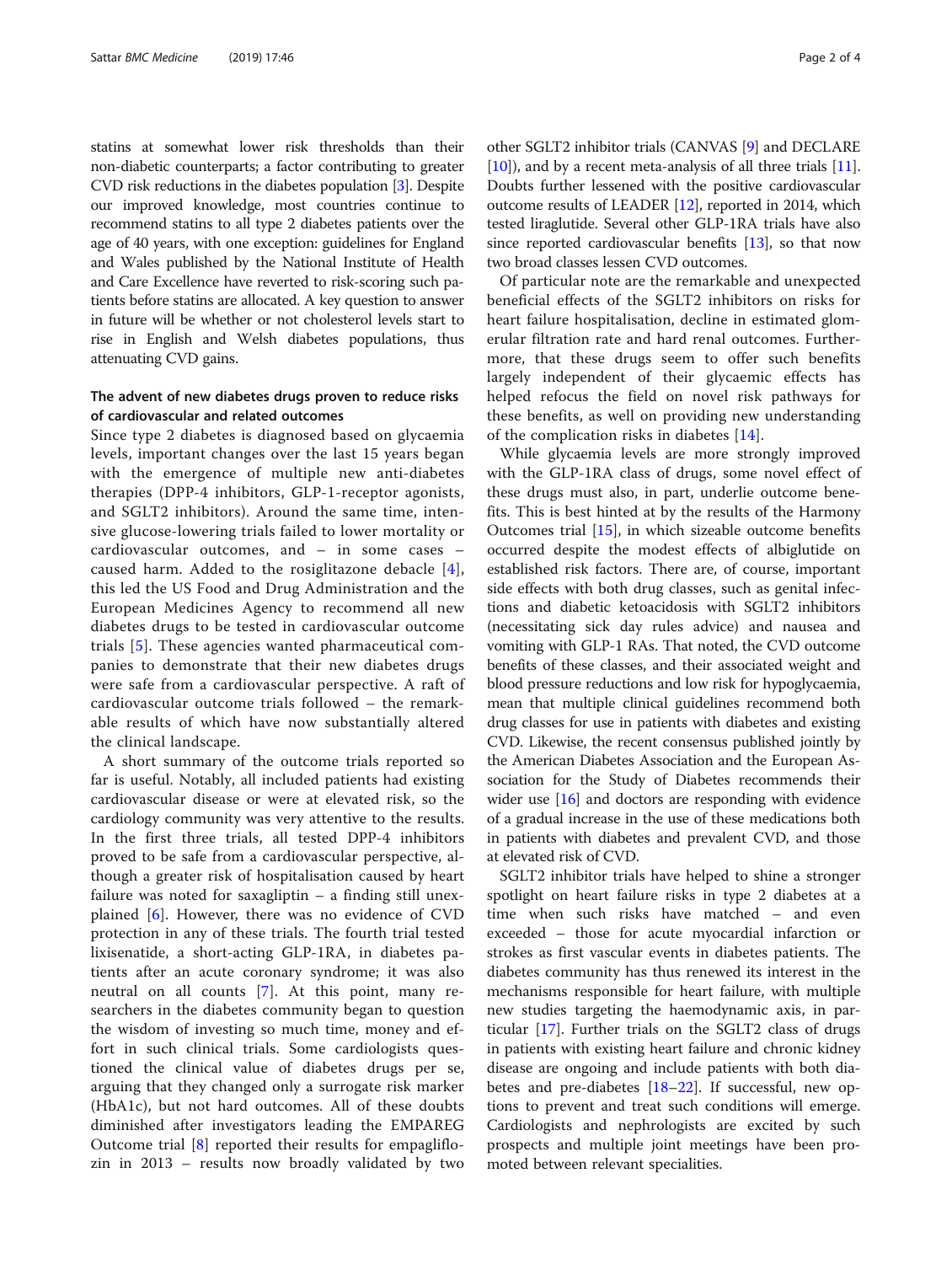# <span id="page-2-0"></span>Back to the future: getting better at – and more serious about – lifestyle interventions

Fortunately, progress in type 2 diabetes has not been restricted to greater use of drugs or new drug trial findings, but extends to an improvement in the delivery of lifestyle changes. With respect to diabetes prevention, which is cost-effective, several countries have initiated national programmes seeking people at elevated risk. How these develop and whether they make any real dent in the numbers of people developing diabetes are major questions of interest. Many doctors remain sceptical on this point and believe that only governments and legislative changes directed at the food and drink industry will make any real inroads to rising obesity levels (and so diabetes rates) worldwide. I agree.

Beyond prevention, diabetes remission is now an achievable target for many. The DiRECT trial showed that using a low-calorie diet to lose around 10 kg of weight can lead to around half the number of type 2 diabetes patients diagnosed within the last six years to no longer have diabetes one year later. The intervention involved an initial low-calorie (just over 800 kcal per day) diet phase for 3–5 months, followed by food reintroduction and a weight maintenance phase. It was cost-effective and patients' quality of life improved [[23](#page-3-0), [24\]](#page-3-0). The parallel mechanistic insights pointed to striking improvements in liver fat levels, with weight loss and evidence of β-cell recovery in the subset undergoing remission, thus tying weight loss to distinct benefits in the diabetes pathway [\[25\]](#page-3-0). These trial results have led the National Health Service in England to pilot this intervention more widely in clinical practice. Several other countries are also undertaking similar trials in their populations, since the greatest wish for many diabetes patients is to take fewer drugs and be free from their type 2 diabetes label [\[26](#page-3-0)]. While this approach is exciting, it is clear that more work is needed to help people maintain their initial weight loss.

#### Conclusions

There have been multiple changes in the care of people with type 2 diabetes over the last 15 years, with much to be optimistic about given the development of better ways to prevent, reverse or treat diabetes and thus avoid its major complications. That noted, the biggest challenge remains the increasing number of people worldwide who are overweight or obese, leading to an inevitable rise in type 2 diabetes rates in nearly all countries. Yet, I and many others believe that the obesity epidemic cannot be solved by the medical profession but only by governments. However, few, if any, national governments appear to take these issues seriously. The increasing number of younger people with type 2 diabetes is a particular cause for concern because the condition worsens more rapidly in younger people, leading to greater life years lost. In high-income countries, the other challenge that paradoxically arises from our improved ability to prevent premature deaths from CVD, cancer and other chronic conditions, is that more people with such conditions are living longer and thus able to develop type 2 diabetes. At the same time, improved survival in diabetes per se gives these patients more time to develop other chronic conditions. The consequence is a rise in the number of people with comorbidity – an issue set to add to the complexities of diabetes care in the future. Finally, the rapid rise in diabetes rates in many low and middle-income countries challenges many health systems worldwide. Sadly, a lack of resources, including drugs, plus too few trained healthcare professionals and a lack of integrated care systems, means that diabetes is set to become a far more common cause of morbidity and mortality in many countries.

#### Abbreviation

CVD: Cardiovascular disease

#### Acknowledgements

Not applicable.

# Funding

Not applicable.

#### Availability of data and materials

Not applicable.

#### Authors' contributions

NS wrote the article and read and approved the final version of the manuscript.

#### Authors' information

NS is a clinical academic, clinically active, with wide experience in diabetes epidemiology, biomarkers, guidelines and clinical trials. He has written over 700 peer reviewed papers and is among the most widely cited academics in the world.

#### Ethics approval

Not applicable.

### Consent for publication

Not applicable.

#### Competing interests

NS has consulted for AstraZeneca, Boehringer Ingelheim, Eli Lilly, Janssen, NAPP Pharmaceuticals, Novo Nordisk and Sanofi and has received a grant from Boehringer Ingelheim for conduct of a clinical trial.

#### Publisher's Note

Springer Nature remains neutral with regard to jurisdictional claims in published maps and institutional affiliations.

## Received: 5 February 2019 Accepted: 5 February 2019 Published online: 26 February 2019

#### References

- 1. Gregg EW, Sattar N, Ali MK. The changing face of diabetes complications. Lancet Diabetes Endocrinol. 2016;4:537–47. [https://doi.](https://doi.org/10.1016/S2213-8587(16)30010-9) [org/10.1016/S2213-8587\(16\)30010-9.](https://doi.org/10.1016/S2213-8587(16)30010-9)
- 2. World Health Organization (WHO). Global report on diabetes. Geneva: WHO; 2016. [http://www.who.int/diabetes/global-report/en/.](http://www.who.int/diabetes/global-report/en/) Accessed 22 Oct 2018
- 3. Rawshani A, Rawshani A, Franzén S, Sattar N, Eliasson B, Svensson A-M, et al. Risk factors, mortality, and cardiovascular outcomes in patients with type 2